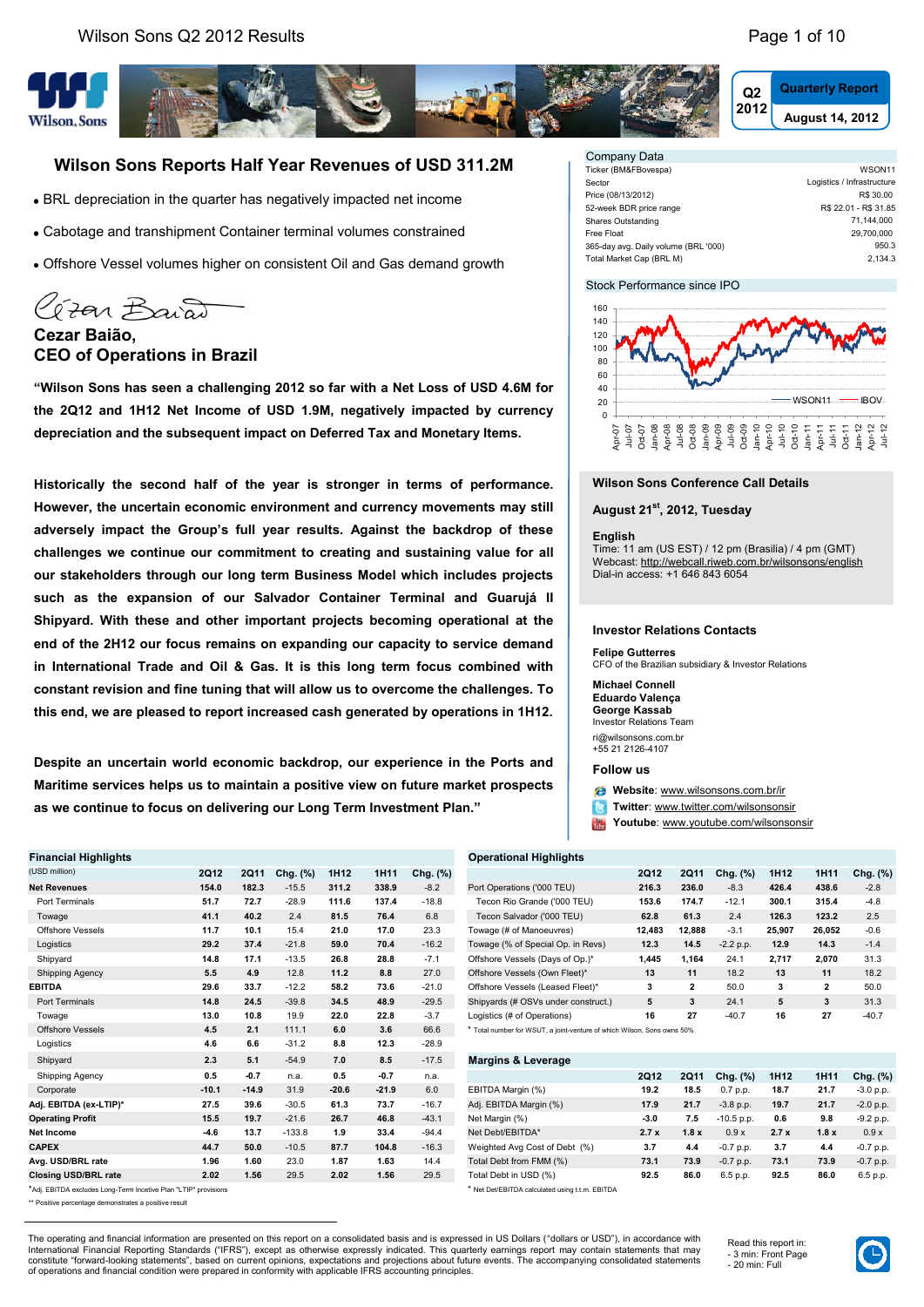## Wilson Sons Q2 2012 Results **Page 2 of 10** Nilson Sons Q2 2012 Results

#### Net Revenues

(%)

| (in USD millions)      | 2012  | 2011  | Chg. (%) | 1H12  | 1H11  | Chg. (%) |
|------------------------|-------|-------|----------|-------|-------|----------|
| Port Terminals         | 51.7  | 72.7  | $-28.9$  | 111.6 | 137.4 | $-18.8$  |
| Towage                 | 41.1  | 40.2  | 2.4      | 81.5  | 76.4  | 6.8      |
| Offshore Vessels       | 11.7  | 10.1  | 15.4     | 21.0  | 17.0  | 23.3     |
| Logistics              | 29.2  | 37.4  | $-21.8$  | 59.0  | 70.4  | $-16.2$  |
| Shipyard               | 14.8  | 17.1  | $-13.5$  | 26.8  | 28.8  | $-7.1$   |
| <b>Shipping Agency</b> | 5.5   | 4.9   | 12.8     | 11.2  | 8.8   | 27.0     |
| Total                  | 154.0 | 182.3 | $-15.5$  | 311.2 | 338.9 | $-8.2$   |
|                        |       |       |          |       |       |          |

#### 1H12 Net Revenues Breakdown by Business



#### Consolidated Income Statement

| (in USD millions)             | 2012    | 2Q11    | Chg. (%) | 1H12     | <b>1H11</b> | Chg. (%) |
|-------------------------------|---------|---------|----------|----------|-------------|----------|
| <b>Net Revenues</b>           | 154.0   | 182.3   | $-15.5$  | 311.2    | 338.9       | $-8.2$   |
| Raw Materials                 | $-18.0$ | $-20.3$ | 11.2     | $-37.5$  | $-37.6$     | 0.1      |
| <b>Personnel Expenses</b>     | $-61.6$ | $-71.4$ | 13.7     | $-126.6$ | $-119.9$    | $-5.5$   |
| Other Operating Expenses      | $-44.8$ | $-58.0$ | 22.8     | $-88.8$  | $-108.9$    | 18.4     |
| Profit on disposal of PPE*    | 0.0     | 1.1     | $-100.9$ | 0.0      | 1.1         | $-99.5$  |
| <b>FBITDA</b>                 | 29.6    | 33.7    | $-12.2$  | 58.2     | 73.6        | $-21.0$  |
| Depreciation & Amortization   | $-14.1$ | $-14.0$ | $-1.0$   | $-31.6$  | $-26.8$     | $-17.6$  |
| <b>Operating Profit</b>       | 15.5    | 19.7    | $-21.6$  | 26.7     | 46.8        | $-43.1$  |
| Net Income                    | $-4.6$  | 13.7    | $-133.8$ | 1.9      | 33.4        | $-94.4$  |
| * Property, Plant & Equipment |         |         |          |          |             |          |

| <b>EBITDA</b>                       |             |         |             |                  |         |          |
|-------------------------------------|-------------|---------|-------------|------------------|---------|----------|
| (USD millions)                      | <b>2Q12</b> | 2Q11    | Chq. $(\%)$ | 1H <sub>12</sub> | 1H11    | Chg. (%) |
| Port Terminals                      | 14.8        | 24.5    | $-39.8$     | 34.5             | 48.9    | $-29.5$  |
| Towage                              | 13.0        | 10.8    | 19.9        | 22.0             | 22.8    | $-3.7$   |
| Offshore Vessels                    | 4.5         | 2.1     | 111.1       | 6.0              | 3.6     | 66.6     |
| Logistics                           | 4.6         | 6.6     | $-31.2$     | 8.8              | 12.3    | $-28.9$  |
| Shipyard                            | 2.3         | 5.1     | $-54.9$     | 7.0              | 8.5     | $-17.5$  |
| Shipping Agency                     | 0.5         | $-0.7$  | n.a.        | 0.5              | $-0.7$  | n.a.     |
| Corporate                           | $-10.1$     | $-14.9$ | 31.9        | $-20.6$          | $-21.9$ | 6.0      |
| Total                               | 29.6        | 33.7    | $-12.2$     | 58.2             | 73.6    | $-21.0$  |
| (-) Long-Term Incentive Plan "LTIP" | 2.1         | $-5.9$  | n.a.        | $-3.1$           | 0.0     | n.a.     |
| <b>Adiusted EBITDA</b>              | 27.5        | 39.6    | $-30.5$     | 61.3             | 73.7    | $-16.7$  |

#### 1H12 EBITDA Breakdown by Business (ex-Corporate)

(%)



## **Net Revenues**

- Revenues totalled USD 154.0M in the quarter and USD 311.2M YTD, 15.5% and 8.2% lower against the comparative periods of 2011. The main impact is the BRL currency devaluation with the average exchange rate increase from 1.60 to 1.96. Approximately 65% of Wilson Sons' revenues are BRL denominated. The company´s Costs and Expenses were also lower as the company seeks a natural operating cash flow hedge by balancing total values of BRL denominated revenues and costs. Currently approximately 90% of the Company's operating costs (excluding depreciation) are denominated in BRL,
- Port Terminals largely BRL revenues were negatively impacted by:
	- $-$  The depreciation of the BRL;
- Reduced cabotage in Rio Grande with rice volumes down.
- Deep sea reefer volumes were affected by temporary interruptions to client production.
- Reduction in Tecon Rio Grande transhipment volume as ship-owners are now using their own ports for this service.
- The end of the Brasco public port contract with Petrobras has also negatively impacted the total Port Terminals income.
- Towage revenues are mostly originated in USD (approximately 73%), and therefore were less affected by the BRL devaluation. Revenues were up 1.7% when compared with 2Q11, and up 6% YTD against the comparative. Demand and differentiated prices for services to increasingly larger ships helped the revenues increase in this business segment.
- Offshore Vessel volumes were higher on Oil and Gas demand, generating 2Q12 and YTD revenue growth of 15.4% and 23.3% respectively.
- The Shipyard revenues are predominantly BRL denominated (roughly 63%), which have contributed to a decline in 13.1% and 7.1% for the quarter and YTD against the comparative. Reduced Raw Materials processing also contributed to shipyard results in the quarter.
- Logistics revenues are down due to the discontinuation of certain low-margin operations between 4Q11 and 2Q12.

## **Costs and Expenses**

- Costs and Expenses were lower than the previous year for both quarter and YTD, sustained by similar reasons to those which affected Revenues. Currently 90% of the Company's operating costs (excluding depreciation) are denominated in BRL, which in turn are positively impacted by the currency devaluation of 23% over 2Q11 and 14% over 1Q12.
- Personnel Expenses benefitted from BRL devaluation, however, the following events impacted the Quarter and YTD costs:
- Average headcount increase from  $6,029$  in 2Q11 to  $6,464$  in 2Q12, mostly due to growth in Towage, Offshore Vessels, and to pre operational hiring of staff for the new Logistics Centre in Itapevi and Guaruja II shipyard;
- A reduction in provisions amounting to USD 2.1M for the Long-Term Incentive Plan ("LTIP") positively affecting 2Q12. YTD, the net effect from increases in LTIP provisions was a negative effect of USD 3.1M.
- YTD Towage costs include a one-off cost totalling USD 1.7M due to a change in the accounting treatment for the Towage fuel inventory.
- Higher Depreciation & Amortisation costs are a direct result of a larger asset base in the Towage and Offshore fleets. On the 1st of April 2012, following expert internal appraisal and external benchmarking, the useful life of the company´s Towage and Offshore vessel fleets changed from 20 years to a new policy of 25 years for all new vessels built post 1986, with assets prior to this date depreciated over periods of 30 to 35 years depending on specification and factors such as remotorisation. This change generated a positive impact of USD 1.4M for the 2Q12 depreciation charge.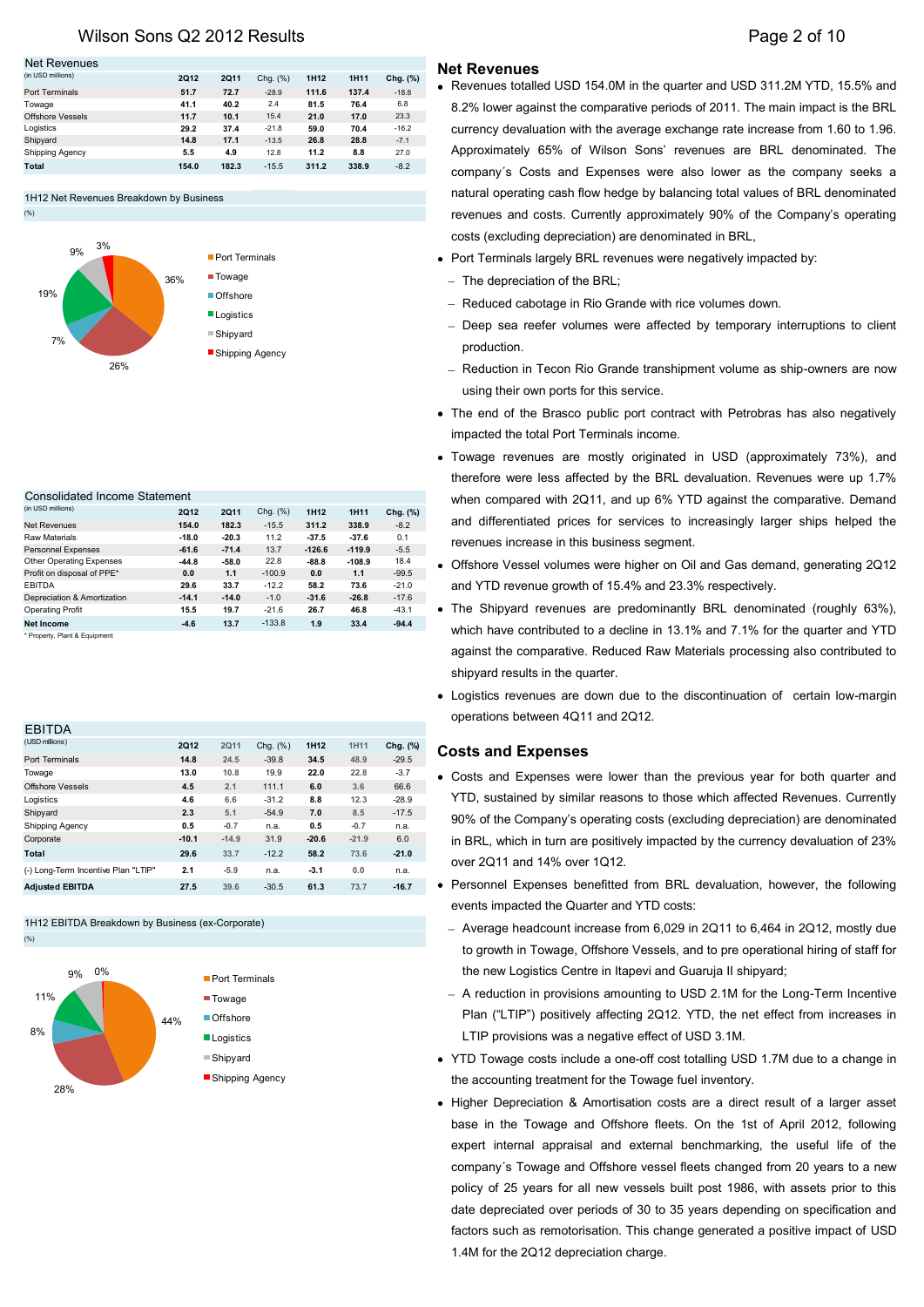## Wilson Sons Q2 2012 Results **Page 3 of 10**

#### Operating Profit

| .                      |         |         |             |                  |         |             |
|------------------------|---------|---------|-------------|------------------|---------|-------------|
| (USD millions)         | 2012    | 2011    | Chg. $(\%)$ | 1H <sub>12</sub> | 1H11    | Chg. $(\%)$ |
| <b>Port Terminals</b>  | 9.2     | 20.0    | $-53.8$     | 23.4             | 40.4    | $-42.1$     |
| Towage                 | 9.9     | 6.8     | 44.4        | 13.3             | 14.9    | $-10.6$     |
| Offshore Vessels       | 2.8     | 0.2     | 1243.3      | 1.9              | $-0.1$  | n.a.        |
| Logistics              | 2.2     | 3.8     | $-43.0$     | 3.8              | 7.1     | $-46.7$     |
| Shipyard               | 2.2     | 5.1     | $-56.7$     | 6.9              | 8.5     | $-18.5$     |
| <b>Shipping Agency</b> | 0.5     | $-0.7$  | n.a.        | 0.4              | $-0.8$  | n.a.        |
| Corporate              | $-11.3$ | $-15.5$ | 26.8        | $-22.9$          | $-23.1$ | 0.7         |
| Total                  | 15.5    | 19.7    | $-21.6$     | 26.7             | 46.8    | $-43.1$     |

## **EBITDA, Adjusted EBITDA, and Operating Profit**

- Quarterly and YTD EBITDA were lower by 12.2% and 21.0% respectively mainly due to the following events:
	- Weaker Container Terminal results with Rio Grande Cabotage and Transhipment volumes down.
	- End of the Petrobras public port operation in Rio de Janeiro, which represented 30% of Brasco's 1H11 EBITDA;
	- USD 3.1M negative impact in the Long Term Incentive Plan which directly affects Personnel Expenses across the Company's businesses.
	- One-time costs related to the discontinuation of certain low-margin logistics operations.
- Adjusted EBITDA excludes provisions for cash-settled stock options (LTIP), which fluctuate based on several variables, including the closing share price. When exercised, the LTIP provides cash payment incentive based on the number of options multiplied by the increase in the price of the WSON11 BDR´s. At the quarter-end, the outstanding stock options were 3,717,260.

## **Net Income**

- Quarterly and YTD Net Income totalled USD-4.6M and USD1.9M respectively. Although Port and Logistics operating results are softer, the reduced Net Income is attributed principally to the significant depreciation of the BRL/USD exchange rate.
- Financial Expenses were higher due to a larger Debt balance as investment in new vessels, terminal and shipyard capacity continues.
- Financial Revenues are higher as a result of an increase in BRL cash balances, which yield higher interests than the USD based investments.
- Exchange losses of USD 14.1 M in the quarter and USD 10.8M YTD are a result of balance sheet translations of BRL denominated Net Monetary Assets.
- The movement in Deferred Income Taxes for the quarter and YTD include two effects:
	- The first is a USD 11.9M negative impact in the quarter and USD 7.5M YTD as a result of the Company´s Fixed Assets being located in Brazil and therefore have Real currency based tax deductions for the depreciation of the assets over the period allowed by the tax legislation. When the BRL depreciates, the future tax deduction allowable for Brazilian tax purposes is the same in Brazilian Real terms, but reduced when converted to our dollar reporting currency. This reduction is accounted for after applying the tax rate of 34% to determine the deferred tax. (IAS 21)
	- The second is a positive impact from the recognition of a Deferred tax asset in the amount of USD 8.6M (2011: nil) in the quarter due to the probable future flows of related taxable income. The expected recoverability of the Income tax credits, for some Group subsidiaries, is based on projections of future taxable income taking into consideration various business and financial assumptions. Further details can be found in Note 16 of our Financial Statements. (IAS 12)

| Net Income                                                                 |         |         |             |                  |         |          |
|----------------------------------------------------------------------------|---------|---------|-------------|------------------|---------|----------|
| (USD millions)                                                             | 2012    | 2011    | Chg. $(\%)$ | 1H <sub>12</sub> | 1H11    | Chg. (%) |
| <b>EBITDA</b>                                                              | 29.6    | 33.7    | $-12.2$     | 58.2             | 73.6    | $-21.0$  |
| <b>Financial Revenues</b>                                                  | 4.2     | 2.8     | 50.6        | 8.1              | 5.2     | 54.7     |
| <b>Financial Expenses</b>                                                  | $-3.7$  | $-3.6$  | $-4.4$      | $-7.9$           | $-6.9$  | $-14.4$  |
| Exchange Gain (Loss) on Invest.                                            | $-14.1$ | 3.1     | $-553.0$    | $-10.8$          | 4.8     | $-326.0$ |
| <b>Net Financial Results</b>                                               | $-13.6$ | 2.3     | $-688.3$    | $-10.6$          | 3.1     | $-440.1$ |
| Depreciation & Amortisation                                                | $-14.1$ | $-14.0$ | $-1.0$      | $-31.6$          | $-26.8$ | $-17.6$  |
| Gross Income                                                               | 1.9     | 22.1    | $-91.6$     | 16.0             | 49.9    | $-67.9$  |
| <b>Current Taxes</b>                                                       | $-5.3$  | $-11.3$ | 53.6        | $-15.6$          | $-20.2$ | 22.6     |
| Deferred Taxes                                                             | $-1.2$  | 3.0     | $-141.6$    | 1.5              | 3.7     | $-59.3$  |
| Income Tax                                                                 | $-6.5$  | $-8.4$  | 22.5        | $-14.1$          | $-16.5$ | 14.4     |
| <b>Net Income</b>                                                          | $-4.6$  | 13.7    | $-133.8$    | 1.9              | 33.4    | $-94.4$  |
| Adjusted Net Income*                                                       | $-6.7$  | 19.6    | $-134.3$    | 5.0              | 33.4    | $-85.0$  |
| * Excluding Long Term Incentive Plan ("LTIP") & Deferred Income Tax effect |         |         |             |                  |         |          |

| <b>Net Income</b>                     | $-4.6$  | 13.7 | $-133.8$ | 1.9    | 33.4 | $-94.4$ |
|---------------------------------------|---------|------|----------|--------|------|---------|
| (-) Recognition of Deferred Tax Asset | $-8.6$  | 0.0  | n.a.     | $-8.6$ | 0.0  | n.a.    |
| <b>Net Income Ex-Recognition</b>      | $-13.2$ | 13.7 | $-31.9$  | $-6.7$ | 33.4 | $-6.0$  |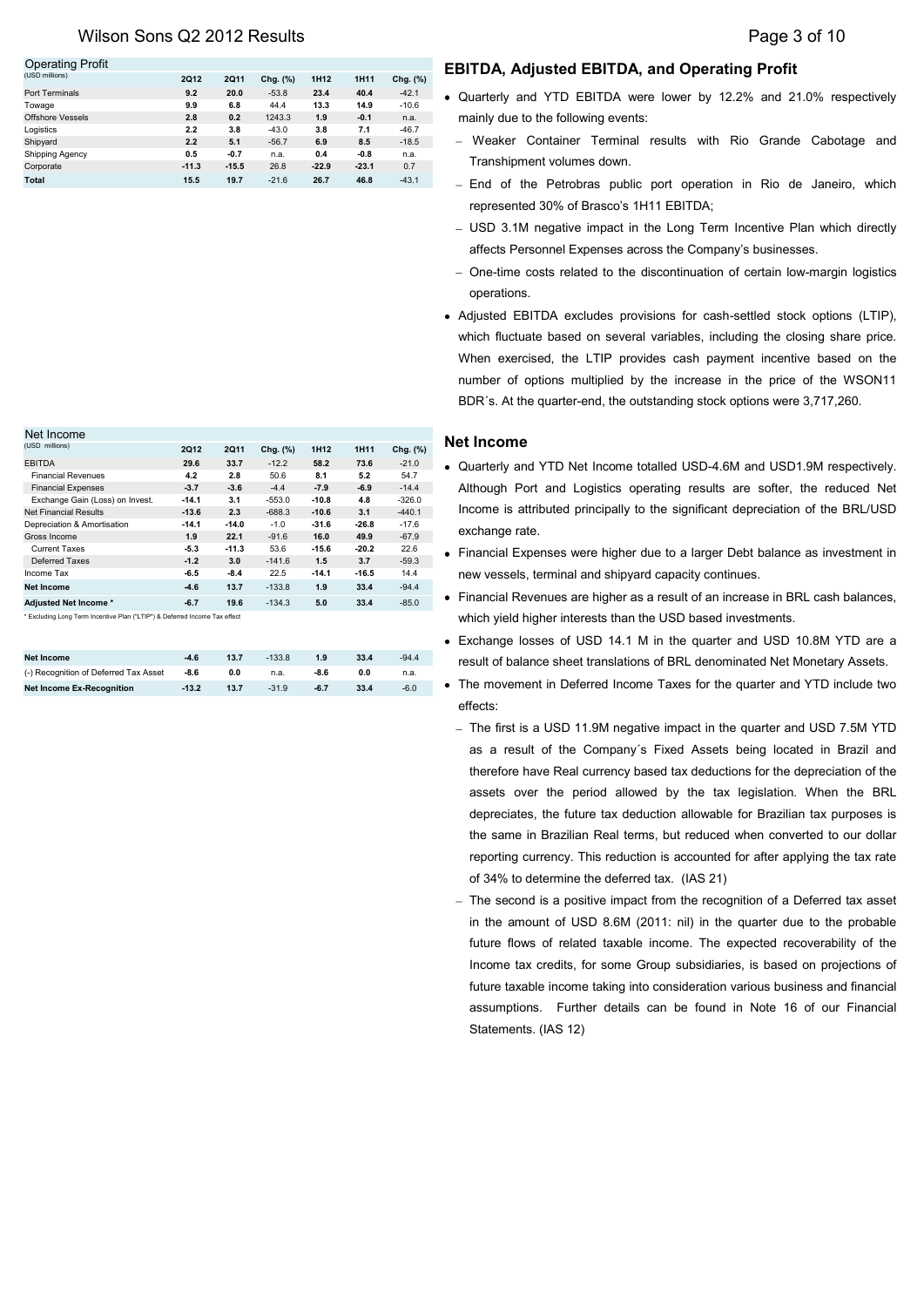## Wilson Sons Q2 2012 Results **Page 4 of 10**

| <b>CAPEX</b>           |      |      |          |                  |       |          |
|------------------------|------|------|----------|------------------|-------|----------|
| (USD millions)         | 2012 | 2011 | Chg. (%) | 1H <sub>12</sub> | 1H11  | Chg. (%) |
| Port Terminals         | 15.7 | 16.6 | $-5.3$   | 29.5             | 40.6  | $-27.3$  |
| Towage                 | 3.2  | 9.8  | $-67.3$  | 17.9             | 27.2  | $-34.0$  |
| Offshore Vessels       | 11.9 | 12.2 | $-2.7$   | 15.5             | 14.3  | 8.5      |
| Logistics              | 0.1  | 6.0  | $-97.7$  | 0.6              | 11.3  | $-94.8$  |
| Shipyard               | 10.8 | 4.7  | 132.7    | 21.2             | 10.1  | 109.9    |
| <b>Shipping Agency</b> | 0.1  | 0.1  | $-23.6$  | 0.1              | 0.1   | $-13.7$  |
| Corporate              | 2.9  | 0.7  | 315.5    | 2.9              | 1.3   | 125.2    |
| Total                  | 44.7 | 50.0 | $-10.5$  | 87.7             | 104.8 | $-16.3$  |

| Short Term                                                                                          | 41.6     | 40.4     | 36.5     | 34.6     | 35.8     | 16.2     |
|-----------------------------------------------------------------------------------------------------|----------|----------|----------|----------|----------|----------|
| Long Term                                                                                           | 484.4    | 475.6    | 454.7    | 359.4    | 320.6    | 51.1     |
| <b>Total Debt</b>                                                                                   | 525.9    | 516.0    | 491.1    | 394.0    | 356.4    | 47.6     |
| (-) Cash & Cash Equivalents                                                                         | $-119.8$ | $-138.8$ | $-136.9$ | $-104.2$ | $-101.7$ | 17.8     |
| (=) Net Debt (Cash)*                                                                                | 406.2    | 377.2    | 354.2    | 289.8    | 254.7    | 59.4     |
| * Cash and therefore the calculation of Net Debt includes amounts placed on short-term investments. |          |          |          |          |          |          |
| Debt Profile                                                                                        | 06/30/12 | 03/31/12 | 12/31/11 | 09/30/11 | 06/30/11 | Chg. (%) |
| (Currency, in USD millions)                                                                         |          |          |          |          |          |          |
| <b>BRL</b> Denominated                                                                              | 39.5     | 45.2     | 46.4     | 49.2     | 49.9     | $-20.8$  |
| <b>USD Denominated</b>                                                                              | 486.4    | 470.8    | 444.7    | 344.7    | 306.5    | 58.7     |
| <b>Total Debt</b>                                                                                   | 525.9    | 516.0    | 491.1    | 394.0    | 356.4    | 47.6     |
|                                                                                                     |          |          |          |          |          |          |
| Debt Profile*                                                                                       | 06/30/12 | 03/31/12 | 12/31/11 | 09/30/11 | 06/30/11 | Chg. (%) |
| (Currency, in USD millions)                                                                         |          |          |          |          |          |          |
| <b>FMM</b>                                                                                          | 384.6    | 371.2    | 357.6    | 309.9    | 263.3    | 46.1     |
| Others                                                                                              | 141.3    | 144.9    | 133.5    | 84.1     | 93.1     | 51.8     |
| <b>Total</b>                                                                                        | 525.9    | 516.0    | 491.1    | 394.0    | 356.4    | 47.6     |
| * Including leases                                                                                  |          |          |          |          |          |          |
|                                                                                                     |          |          |          |          |          |          |
| Cash Profile                                                                                        | 06/30/12 | 03/31/12 | 12/31/11 | 09/30/11 | 06/30/11 | Chg. (%) |
| (USD millions)                                                                                      |          |          |          |          |          |          |
| <b>BRL</b> Denominated                                                                              | 113.7    | 114.2    | 111.8    | 78.6     | 75.6     | 50.5     |
| <b>USD Denominated</b>                                                                              | 6.0      | 24.6     | 25.1     | 25.5     | 26.1     | $-76.9$  |
| <b>Cash &amp; Cash Equivalents</b>                                                                  | 119.8    | 138.8    | 136.9    | 104.2    | 101.7    | 17.8     |

Net Debt **06/30/12 03/31/12 12/31/11 09/30/11 06/30/11 Chg. (%)**

\* Cash and Cash Equivalents include amounts placed on short-term investments. Consolidated Cash Flows

 $(USD<sub>m</sub>)$ 

(USD millions)



\*\* Property, Plant & Equipment Cash Investment

|                                                      |             |         |          |                  |         |          | <b>INTERNATION CONTROLLER</b> WILL COSTS TIOL AIRCRATED TO TH |
|------------------------------------------------------|-------------|---------|----------|------------------|---------|----------|---------------------------------------------------------------|
| Corporate                                            |             |         |          |                  |         |          |                                                               |
| (USD millions)                                       | <b>2Q12</b> | 2011    | Cha. (%) | 1H <sub>12</sub> | 1H11    | Chg. (%) | There was a slight improvement in the Compa                   |
| <b>Personnel Expenses</b>                            | $-4.7$      | $-12.1$ | $-61.3$  | $-13.8$          | $-17.2$ | $-19.5$  | comparison. This was mostly due to the BRL                    |
| Other Operating Expenses                             | $-5.4$      | $-2.5$  | 118.7    | $-6.7$           | $-4.7$  | 41.9     |                                                               |
| <b>EBITDA</b>                                        | $-10.1$     | $-14.9$ | $-31.9$  | $-20.6$          | $-21.9$ | $-6.0$   | are predominantly denominated in Brazilian cu                 |
| <b>Adjusted EBITDA*</b>                              | $-11.0$     | $-12.5$ | $-12.2$  | $-19.3$          | $-22.2$ | $-13.1$  | In addition, end of period Corporate headcour                 |
| * Excluding Long Term Incentive Plan ("LTIP") effect |             |         |          |                  |         |          |                                                               |
|                                                      |             |         |          |                  |         |          | internal projects were delivered as scheduled.                |

- Tecon Salvador's expansion, the new Guarujá II shipyard, and new Offshore and Towage vessels are the major contributors to the quarterly and YTD CAPEX.
- Total CAPEX of USD 44.7M and USD 87.7M is down 10.5% and 16.3% respectively against the comparatives due to:
	- The weaker BRL exchange rate reducing the BRL investments in USD;
	- Reductions in the new towage vessel investments as a large proportion of the renewal program has been completed;
	- Specific timing of major expenditures in the project plan for the Tecon Salvador expansion, and;
	- Reductions in Logistics' CAPEX as the comparative period had relevant investments for client in-house operations.

## **Debt and Cash Profiles**

- Debt schedule: 92.1% of total debt is long-term and 92.5% is denominated in USD.
- Debt source profile: 73.1% is provided through BNDES and Banco do Brasil, as agents for the *Fundo da Marinha Mercante* (FMM), to support the Offshore, Towage and Shipyard fleet and expansion projects. Moreover, IFC is funding Tecon Salvador expansion project.
- Low-cost funding: at the quarter-end, the Company's weighted average cost of debt was 3.7% per year.
- Net debt totalled USD 406.2M, with debt service ratios benefitting from low average interest costs and long amortisation periods. The trailing twelve month Net Debt to EBITDA was 2.7x.
- Cash, cash-equivalents, and short-term investments decreased from the previous quarter to USD 119.8M. At the end of the quarter, 95.0% of this amount was BRL-denominated. Subsequent to the quarter end, USD 20 M of BRL denominated cash reserves were converted and invested in USD.
- For 1H12, Cash Generated by Operations (see note 27 of the Financial statements for further detail) increased USD 10.6 M over the comparative period to USD 72.8M and together with USD 49.5M in new loan disbursements comfortably facilitated the cash investments in property plant and equipment (USD 78.8M) together with the annual dividend of USD18.1M paid.

## **Corporate Costs**

- The Company's Corporate activities include head-office and group support functions together with costs not allocated to the individual business operations.
- There was a slight improvement in the Company's Corporate Costs in the YTD comparison. This was mostly due to the BRL devaluation, as these expenses are predominantly denominated in Brazilian currency.
- In addition, end of period Corporate headcount was reduced after a number of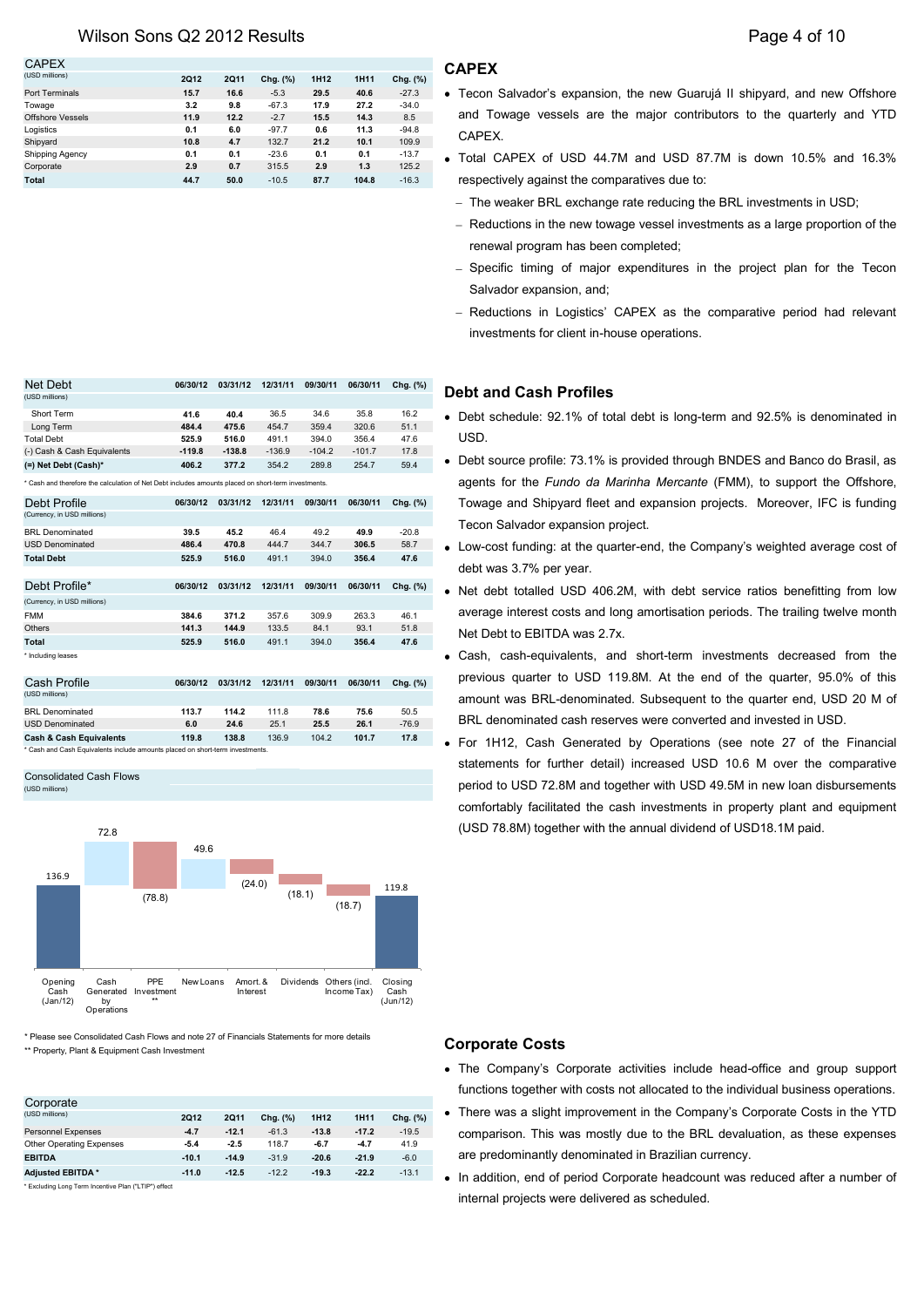## Wilson Sons Q2 2012 Results **Page 5 of 10** and the Page 5 of 10

#### Port Terminals (Container Terminals + Brasco)

|                                                      | <b>2Q12</b> | 2011 | Chg. $(\%)$ | 1H <sub>12</sub> | 1H11  | Chg. (%)    |
|------------------------------------------------------|-------------|------|-------------|------------------|-------|-------------|
| Net Revenues (USD million)                           | 51.7        | 72.7 | $-28.9$     | 111.6            | 137.4 | $-18.8$     |
| Operating Profit (USD million)                       | 9.2         | 20.0 | $-53.8$     | 23.4             | 40.4  | $-42.1$     |
| Operating Margin (%)                                 | 17.9        | 27.5 | $-9.6 p.p.$ | 21.0             | 29.4  | $-8.5 p.p.$ |
| EBITDA (USD million)                                 | 14.8        | 24.5 | $-39.8$     | 34.5             | 48.9  | $-29.5$     |
| EBITDA Margin (%)                                    | 28.6        | 33.7 | $-5.2 p.p.$ | 30.9             | 35.6  | $-4.7 p.p.$ |
| Adjusted EBITDA (USD million) *                      | 14.3        | 25.6 | $-44.0$     | 34.0             | 50.0  | $-31.9$     |
| * Excluding Long Term Incentive Plan ("LTIP") effect |             |      |             |                  |       |             |

#### Container Terminals

|                                                      | <b>2Q12</b> | <b>2Q11</b> | Chg. (%)     | 1H <sub>12</sub> | 1H11  | Chg. (%)     |
|------------------------------------------------------|-------------|-------------|--------------|------------------|-------|--------------|
| Net Revenues (USD million)                           | 43.0        | 53.7        | $-20.0$      | 90.5             | 102.0 | $-11.3$      |
| Operating Profit (USD million)                       | 7.2         | 15.2        | $-52.7$      | 18.4             | 31.8  | $-42.2$      |
| Operating Margin (%)                                 | 16.8        | 28.3        | $-11.6$ p.p. | 20.3             | 31.2  | $-10.9 p.p.$ |
| EBITDA (USD million)                                 | 12.5        | 19.5        | $-36.0$      | 28.9             | 39.8  | $-27.3$      |
| EBITDA Margin (%)                                    | 29.0        | 36.3        | $-7.3$ p.p.  | 32.0             | 39.0  | $-7.0 p.p.$  |
| Adiusted EBITDA (USD million) *                      | 12.0        | 20.6        | $-41.5$      | 28.5             | 40.8  | $-30.3$      |
| * Excluding Long Term Incentive Plan ("LTIP") effect |             |             |              |                  |       |              |

#### Container Terminals Breakdown

| Net Revenues (USD millions)                                                | 2012 | 2Q11 | Chg. (%) | 1H <sub>12</sub> | 1H11  | Chg. (%) |  |  |
|----------------------------------------------------------------------------|------|------|----------|------------------|-------|----------|--|--|
| <b>Containers Handling</b>                                                 | 26.2 | 35.4 | $-26.0$  | 55.9             | 65.0  | $-14.1$  |  |  |
| Warehousing                                                                | 8.6  | 9.5  | $-9.7$   | 18.0             | 19.4  | $-7.2$   |  |  |
| Other Services *                                                           | 8.3  | 8.9  | $-6.8$   | 16.6             | 17.6  | $-5.4$   |  |  |
| Total                                                                      | 43.0 | 53.7 | $-20.0$  | 90.5             | 102.0 | $-11.3$  |  |  |
| * Depot, energy supply, container monitoring, and other auxiliary services |      |      |          |                  |       |          |  |  |

#### Volume indicators (TEU '000)

| <b>Tecon Rio Grande</b>       | <b>2Q12</b> | <b>2Q11</b> | Chg. (%) | 1H12  | 1H11  | Chg. (%) |
|-------------------------------|-------------|-------------|----------|-------|-------|----------|
| Deep Sea                      | 108.9       | 129.7       | $-16.1$  | 226.2 | 234.9 | $-3.7$   |
| Full                          | 69.6        | 71.5        | $-2.6$   | 140.1 | 133.6 | 4.9      |
| Empty                         | 39.3        | 58.3        | $-32.6$  | 86.1  | 101.4 | $-15.1$  |
| Cabotage                      | 15.9        | 15.5        | 2.6      | 25.2  | 26.1  | $-3.4$   |
| Full                          | 8.4         | 10.3        | $-18.0$  | 15.0  | 18.2  | $-17.6$  |
| Empty                         | 7.5         | 5.2         | 43.3     | 10.2  | 7.9   | 29.6     |
| Others*                       | 28.8        | 29.5        | $-2.4$   | 48.7  | 54.4  | $-10.4$  |
| Full                          | 26.5        | 26.1        | 1.8      | 44.5  | 49.8  | $-10.7$  |
| Empty                         | 2.3         | 3.4         | $-34.2$  | 4.3   | 4.6   | $-7.5$   |
| <b>Total Tecon Rio Grande</b> | 153.6       | 174.7       | $-12.1$  | 300.1 | 315.4 | $-4.8$   |
| <b>Tecon Salvador</b>         | <b>2Q12</b> | <b>2Q11</b> | Chg. (%) | 1H12  | 1H11  | Chg. (%) |
| Deep Sea                      | 36.9        | 35.6        | 3.6      | 74.0  | 71.1  | 4.1      |
| Full                          | 31.9        | 32.3        | $-1.1$   | 65.7  | 64.2  | 2.3      |
| Empty                         | 5.0         | 3.3         | 49.0     | 8.3   | 6.9   | 20.5     |
| Cabotage                      | 22.5        | 22.8        | $-1.5$   | 45.9  | 42.9  | 6.9      |
| Full                          | 10.3        | 9.4         | 9.5      | 20.2  | 18.1  | 11.5     |
| Empty                         | 12.1        | 13.4        | $-9.2$   | 25.7  | 24.8  | 3.5      |
| Others*                       | 3.4         | 2.9         | 17.4     | 6.4   | 9.1   | $-30.1$  |
| Full                          | 2.9         | 1.8         | 62.9     | 5.1   | 7.3   | $-29.3$  |
| Empty                         | 0.5         | 1.1         | $-55.2$  | 1.2   | 1.9   | $-33.1$  |
| <b>Total Tecon Salvador</b>   | 62.8        | 61.3        | 2.4      | 126.3 | 123.2 | 2.5      |
| <b>Grand Total Tecons</b>     | 216.3       | 236.0       | $-8.3$   | 426.4 | 438.6 | $-2.8$   |

\* Shifting, Transhipment and Inland Navigation

| <b>Brasco</b>                  |             |      |             |                  |       |             |
|--------------------------------|-------------|------|-------------|------------------|-------|-------------|
|                                | <b>2Q12</b> | 2011 | Chg. (%)    | 1H <sub>12</sub> | 1H11  | Chg. (%)    |
| Net Revenues (USD million)     | 8.7         | 18.9 | $-54.2$     | 21.1             | 35.4  | $-40.5$     |
| Operating Profit (USD million) | 2.0         | 4.8  | $-57.3$     | 5.0              | 8.6   | $-41.9$     |
| Operating Margin (%)           | 23.5        | 25.1 | $-1.7$ p.p. | 23.8             | 24.3  | $-0.6 p.p.$ |
| EBITDA (USD million)           | 2.3         | 5.0  | $-54.3$     | 5.5              | 9.1   | $-39.2$     |
| EBITDA Margin (%)              | 26.5        | 26.5 | $-0.1$ p.p. | 26.3             | 25.8  | 0.6 p.p.    |
| Vessel Turnarounds Total (#) * | 263         | 599  | $-56.1$     | 519              | 1.164 | $-55.4$     |
| * Includes all base operations |             |      |             |                  |       |             |

| Logistics                       |       |       |             |                  |             |             |
|---------------------------------|-------|-------|-------------|------------------|-------------|-------------|
|                                 | 2012  | 2011  | Chg. (%)    | 1H <sub>12</sub> | <b>1H11</b> | Chg. (%)    |
| Net Revenues (USD million)      | 29.2  | 37.4  | $-21.8$     | 59.0             | 70.4        | $-16.2$     |
| Operating Profit (USD million)  | 2.2   | 3.8   | $-43.0$     | 3.8              | 7.1         | $-46.7$     |
| Operating Margin (%)            | 7.5   | 10.2  | $-2.8$ p.p. | 6.4              | 10.0        | $-3.7 p.p.$ |
| EBITDA (USD million)            | 4.6   | 6.6   | $-31.2$     | 8.8              | 12.3        | $-28.9$     |
| EBITDA Margin (%)               | 15.6  | 17.8  | $-2.1$ p.p. | 14.9             | 17.5        | $-2.6$ p.p. |
| Adjusted EBITDA (USD million) * | 4.5   | 6.8   | $-33.3$     | 8.7              | 12.5        | $-30.0$     |
| # of Vehicle Movements (Trips)  | 2.204 | 9.727 | $-77.3$     | 7.760            | 20.100      | $-61.4$     |
| # of Operations                 | 16    | 27    | $-40.7$     | 16               | 27          | $-40.7$     |
|                                 |       |       |             |                  |             |             |

Excluding Long Term Incentive Plan ("LTIP") effec

## **Business Highlights**

#### **Container Terminals**

- Revenues were also lower as a result of a devaluation of the Brazilian currency, since most of the terminals' revenues are in BRL.
- Container Terminal revenues of USD 43.0M for the quarter and USD 90.5M YTD are down 20.0% and 11.3% respectively, negatively impacted by falls in volumes.
- EBITDA was similarly affected. Tecon Rio Grande's YTD cabotage full volumes are down 17.6% against the comparative with some particular constraint in rice volumes that have, subsequent to the quarter, shown some signs of recovery. Contributing to this fall in the cabotage of rice was an accumulated stock in the destination of the Northeast. The fact that rice prices have fallen has also contributed to producers holding sale.
- Tecon Rio Grande's 2Q12 deep-sea volumes were affected by frozen chicken exports with temporary production interruptions within a client's operations.
- Civil works related to the Tecon Salvador expansion continue to constrain growth of both:
	- storage revenues.

- secondary quay movement, with a negative impact on general cargo and cabotage volume that showed only marginal increase in the period.

- A fall in transhipment levels (included in the "Others" line) is a result of a tendency of ship-owners, since the middle of 2011, to use their own ports for these lower-value cargo services.
- Importantly, the higher-yielding import volumes remained strong in both terminals with increases in the YTD deep-sea full TEU movement.
- Tecon Rio Grande and Tecon Salvador deep-sea volumes also benefited from improvements in exports.
- Tecon Rio Grande YTD deep-sea export and Import full volumes were higher compared to 2011. The import volume in the first half included cargo highlights of steel, plastic, glass, rubber parts and accessories.
- During the quarter, Tecon Rio Grande broke its individual ship service productivity record exceeding 121 movements/h.

## **Brasco**

The end of the Petrobras operation in the public port of Rio de Janeiro in October/2011 was responsible for the drop in Brasco's Revenues which contributed approximately 30% of Brasco EBITDA in the comparatives. The closing of the Briclog acquisition remains unchanged for the final quarter of the year, as previously disclosed in April/2012.

### **Logistics**

- Logistics YTD EBITDA was hindered by one-time costs related to the discontinuation of certain low-margin operations at the end of 2011 and beginning of 2012 with focus now concentrated on more profitable operations, such as our bonded-warehousing and the logistics centres with the Itapevi (SP) operation starting in July 2012.
- Itapevi achieved close to 30% capacity utilisation in its first month of operation.
- EADI Santo André has remained active and shown positive growth.
- The new logistics centre in Suape (PE) is currently in the later stages of construction and expected to be operational by the end of the year.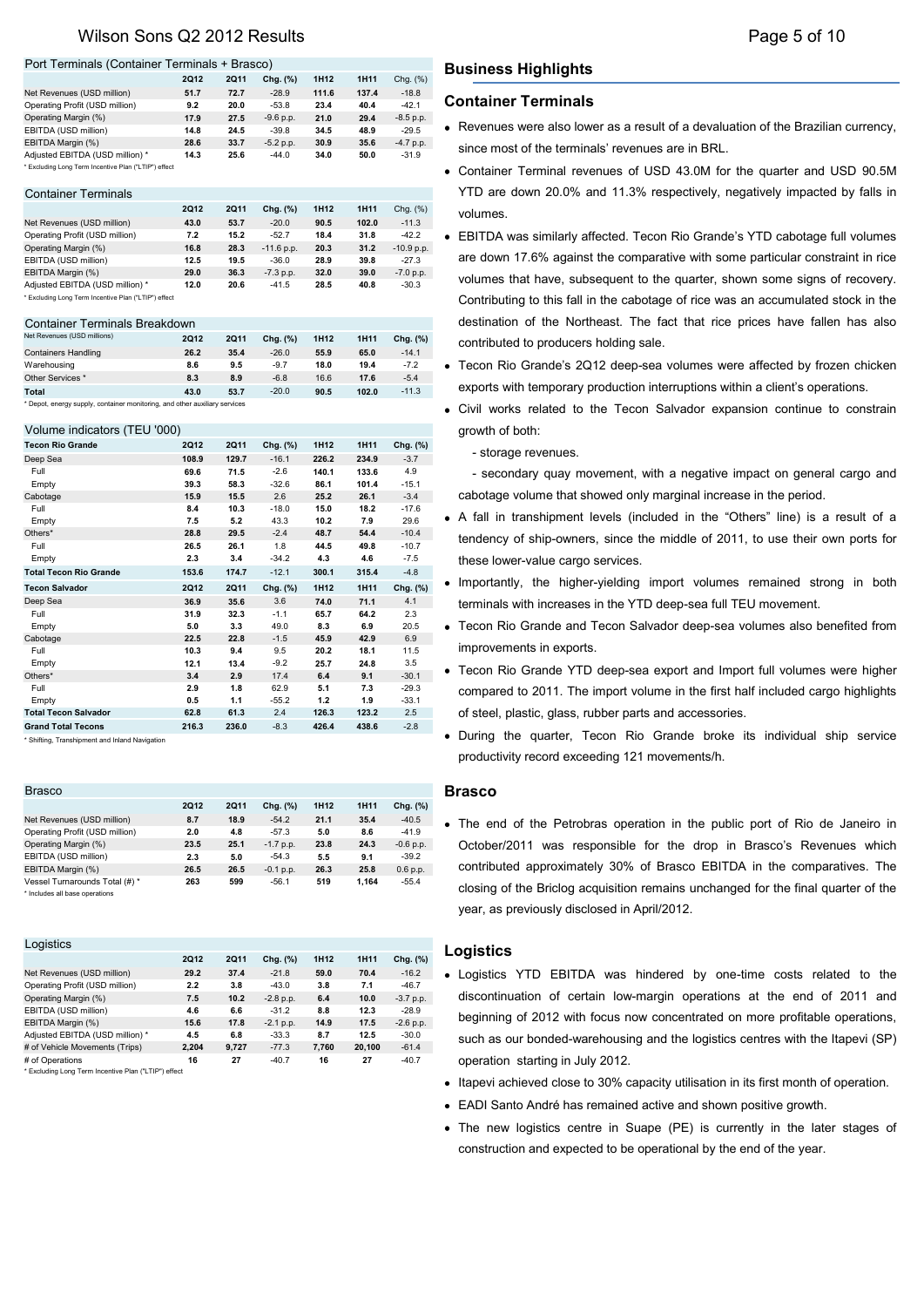| Towage                                               |        |        |          |                  |             |             |
|------------------------------------------------------|--------|--------|----------|------------------|-------------|-------------|
|                                                      | 2012   | 2011   | Chg. (%) | 1H <sub>12</sub> | <b>1H11</b> | Chg. (%)    |
| Net Revenues (USD million)                           | 41.1   | 40.2   | 2.4      | 81.5             | 76.4        | 6.8         |
| Operating Profit (USD million)                       | 9.9    | 6.8    | 44.4     | 13.3             | 14.9        | $-10.6$     |
| Operating Margin (%)                                 | 24.0   | 17.0   | 7.0 p.p. | 16.3             | 19.5        | $-3.2 p.p.$ |
| EBITDA (USD million)                                 | 13.0   | 10.8   | 19.9     | 22.0             | 22.8        | $-3.7$      |
| EBITDA Margin (%)                                    | 31.6   | 27.0   | 4.6 p.p. | 27.0             | 29.9        | $-2.9 p.p.$ |
| Adjusted EBITDA (USD million) *                      | 12.7   | 12.2   | 4.1      | 22.0             | 22.8        | $-3.7$      |
| # of Manoeuvres                                      | 12.483 | 12.888 | $-3.1$   | 25.907           | 26.052      | $-0.6$      |
| * Excluding Long Term Incentive Plan ("LTIP") effect |        |        |          |                  |             |             |

| Net Revenue Breakdown        |      |      |             |                  |             |             |
|------------------------------|------|------|-------------|------------------|-------------|-------------|
| (% of total Towage Revenues) | 2012 | 2Q11 | Chg. (%)    | 1H <sub>12</sub> | <b>1H11</b> | Chg. (%)    |
| <b>Harbour Manoeuvres</b>    | 87.7 | 85.5 | 2.2 p.p.    | 87.1             | 85.7        | 1.4 p.p.    |
| <b>Special Operations</b>    | 12.3 | 14.5 | $-2.2$ p.p. | 12.9             | 14.3        | $-1.4 p.p.$ |
| <b>EBITDA Breakdown</b>      |      |      |             |                  |             |             |
| (% of total Towage EBITDA)   | 2012 | 2011 | Chg. (%)    | 1H <sub>12</sub> | <b>1H11</b> | Chg. (%)    |
| Harbour Manoeuvres           | 72.5 | 64.4 | 8.1 p.p.    | 68.5             | 69.8        | $-1.3 p.p.$ |
| <b>Special Operations</b>    | 27.5 | 35.6 | $-8.1$ p.p. | 31.5             | 30.2        | 1.3 p.p.    |

#### Offshore Vessels

|                                                    | <b>2Q12</b> | 2Q11         | Chg. (%)  | 1H <sub>12</sub> | <b>1H11</b>  | Chg. (%) |
|----------------------------------------------------|-------------|--------------|-----------|------------------|--------------|----------|
| Net Revenues (USD million)                         | 11.7        | 10.1         | 15.4      | 21.0             | 17.0         | 23.3     |
| Operating Profit (USD million)                     | 2.8         | 0.2          | 1243.3    | 1.9              | $-0.1$       | n.a.     |
| Operating Margin (%)                               | 24.1        | 2.1          | 22.0 p.p. | 8.9              | $-0.8$       | 9.7 p.p. |
| EBITDA (USD million)                               | 4.5         | 2.1          | 111.1     | 6.0              | 3.6          | 66.6     |
| EBITDA Margin (%)                                  | 38.7        | 21.1         | 17.5 p.p. | 28.7             | 21.2         | 7.4 p.p. |
| Adjusted EBITDA (USD million) <sup>1</sup>         | 4.4         | 2.3          | 90.3      | 6.0              | 3.8          | 56.1     |
| # of own OSVs (end of period) <sup>2</sup>         | 13          | 11           | 18.2      | 13               | 11           | 18.2     |
| # of third party OSVs (end of period) <sup>3</sup> | 3           | $\mathbf{2}$ | 50.0      | 3                | $\mathbf{2}$ | 50.0     |
| # of Days in Operation 4                           | 1.445       | 1.164        | 24.1      | 2.717            | 2.070        | 31.3     |

1 .<br>ding Long Term Incentive Plan ("LTIP") effect

2 Total number of WSUT owned vessels, of which Wilson Sons owns 50%

3 Total number of WSUT leased vessels

4 Considering total number of WSUT, of which Wilson Sons owns 50%

| Shipyard                                             |             |      |              |                  |      |             |
|------------------------------------------------------|-------------|------|--------------|------------------|------|-------------|
|                                                      | <b>2Q12</b> | 2011 | Chg. (%)     | 1H <sub>12</sub> | 1H11 | Chg. (%)    |
| Net Revenues (USD million)                           | 14.8        | 17.1 | $-13.5$      | 26.8             | 28.8 | $-7.1$      |
| Operating Profit (USD million)                       | 2.2         | 5.1  | $-56.7$      | 6.9              | 8.5  | $-18.5$     |
| Operating Margin (%)                                 | 14.9        | 29.8 | $-14.9 p.p.$ | 25.7             | 29.3 | $-3.6$ p.p. |
| EBITDA (USD million)                                 | 2.3         | 5.1  | $-54.9$      | 7.0              | 8.5  | $-17.5$     |
| EBITDA Margin (%)                                    | 15.7        | 30.0 | $-14.4 p.p.$ | 26.3             | 29.6 | $-3.3$ p.p. |
| Adjusted EBITDA (USD million) *                      | 2.2         | 5.4  | $-59.1$      | 6.9              | 8.8  | $-21.2$     |
| # of OSVs under construction                         | 5           | 3    | 66.7         | 5                | 3    | 66.7        |
| * Excluding Long Term Incentive Plan ("LTIP") effect |             |      |              |                  |      |             |

#### Shipping Agency **2Q12 2Q11 Chg. (%) 1H12 1H11 Chg. (%)** Net Revenues (USD million) **5.5 4.9** 12.8 **11.2 8.8** 27.0 Operating Profit (USD million) **0.5 -0.7** n/a **0.4 -0.8** n.a. Operating Margin (%) **8.8 -15.1** 23.9 p.p. **3.4 -8.7** 12.1 p.p. EBITDA (USD million) **0.5 -0.7** n.a. **0.5 -0.7** n.a. EBITDA Margin (%) **10.0 -14.0** 24.0 p.p. **4.5 -7.5** 12.0 p.p. Adjusted EBITDA (USD million) \* **0.3 -0.2** n.a. **0.3 -0.1** n.a. # of Vessel Calls **1,788 1,899** -5.8 **3,861 3,613** 6.9 BLs Issued **25,971 17,605** 47.5 **51,299 32,211** 59.3 # of Containers Controlled **47,257 29,380** 60.8 **89,592 54,378** 64.8

\* Excluding Long Term Incentive Plan ("LTIP") effect

## **Business Highlights**

## **Towage**

- Despite a slight drop in harbour manoeuvre volumes, revenues are up 1.7% in 2Q12 and 7% YTD as a result of differentiated pricing for larger ships with heavier average dead-weights.
- The Towage business has faced minor challenges this year after heavy rainfall limited the promising grain season from arriving for export in ports across Brazil.
- EBITDA dropped 3.7% in the 1H12 mainly as a result of a negative impact of a one-off cost in the amount of USD 1.7M due to beginning of the year changes in the accounting treatment for the Towage fuel inventory.
- Personnel expenses were also higher as a result of an 8% increase in Headcount in the YoY YTD comparison, and to the Long Term Incentive Plan ("LTIP).

## **Offshore Vessels**

- The financial figures presented here correspond to Wilson Sons 50% participation in Wilson Sons Ultratug Offshore ("WSUT"). However, Offshore Vessels' operational data on the table to the left represents 100% of the business' figures.
- 2Q12 and YTD revenues improved 15.4% and 23.3% respectively over the comparative periods as result of a larger fleet and higher average daily rates.
- 2Q12 and YTD EBITDA improved 111.1% and 66.6% respectively benefiting from higher daily rates on new 4 year contracts for the vessels Albatroz and Gaivota as well as the commencement of operation of the vessel, Sterna.
- Three foreign-flagged AHTS have been used to supplement the domestic fleet to provide general support to clients in Brazil with flag cover contracts.

## **Shipyard**

- 2Q12 and YTD Revenues are both down YoY mainly due to a weaker BRL/ USD rate given approximately 63% of the business' revenues are denominated in BRL.
- 2Q12 and YTD EBITDA are down due to margin efficiency in the comparative period and some pre-operational charges in 2Q12 related to the Guaruja II shipyard.
- PSV-Sterna was delivered during 1Q12, while PSV-Batuíra is expected to be launched in Aug/12. By the end of 2013, another 4 PSVs will be launched for WSUT. The Fugro contracted ROVSV is scheduled for completion in early 2014.
- Construction of tugboats for the Towage business is considered intercompany and, as such, tugboats can be observed as assets at cost in the consolidated balance sheet.

## **Shipping Agency**

- Revenues are up 27% as a result of higher overall volumes and a better average pricing.
- 1H12 EBITDA has shown healthy growth due to greater demand for agency services across the country.
- One highlight for the business in 2012 is a project of cargo management to bring a cement plant from China to Brazil.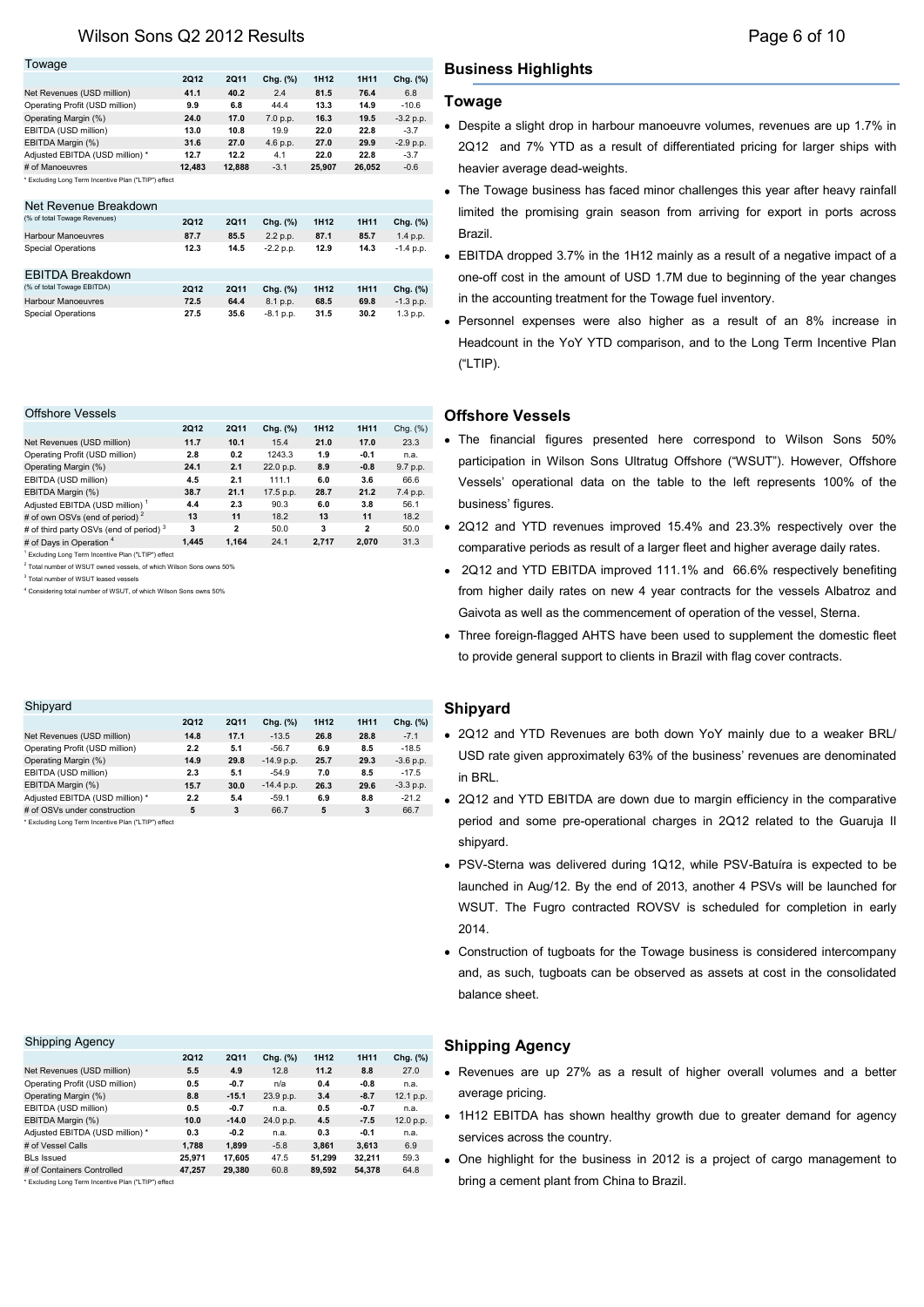# WILSON SONS LIMITED **For the period ended June 30, 2012 and 2011**

## CONDENSED CONSOLIDATED STATEMENT OF COMPREHENSIVE INCOME FOR THE PERIOD ENDED JUNE 30, 2012 AND 2011

(Amounts expressed in thousands, unless otherwise noted – Brazilian Real amounts are result of a Convenience Translation) - Unaudited

|                                                                                                                                                                                    |                                                  |                                                |                                                   |                                                    | <b>Convenience translation</b>                    |                                                   |                                                    |                                                   |
|------------------------------------------------------------------------------------------------------------------------------------------------------------------------------------|--------------------------------------------------|------------------------------------------------|---------------------------------------------------|----------------------------------------------------|---------------------------------------------------|---------------------------------------------------|----------------------------------------------------|---------------------------------------------------|
|                                                                                                                                                                                    |                                                  | Three-month<br>periods ended                   |                                                   | Six-month periods<br>ended                         |                                                   | Three-month<br>periods ended                      |                                                    | Six-month periods<br>ended                        |
|                                                                                                                                                                                    | <b>June 30,</b><br>2012<br>US\$                  | <b>June 30,</b><br>2011<br>US\$                | <b>June 30,</b><br>2012<br>US\$                   | <b>June 30,</b><br>2011<br>US\$                    | <b>June 30,</b><br>2012<br>R\$                    | <b>June 30,</b><br>2011<br>R\$                    | <b>June 30,</b><br>2012<br>R\$                     | <b>June 30,</b><br>2011<br>R\$                    |
| Revenue                                                                                                                                                                            | 153,997                                          | 182,315                                        | 311,161                                           | 338,948                                            | 311,274                                           | 284,612                                           | 628,951                                            | 529,133                                           |
| Raw materials and consumables used<br>Employee benefits expense<br>Depreciation and amortization expenses<br>Other operating expenses<br>Profit on disposal of property, plant and | (17, 989)<br>(61, 610)<br>(14, 116)<br>(44, 798) | (20, 269)<br>(71, 387)<br>(13,969)<br>(58,004) | (37, 549)<br>(126, 580)<br>(31, 552)<br>(88, 834) | (37, 599)<br>(119, 932)<br>(26, 840)<br>(108, 876) | (36, 360)<br>(124, 532)<br>(28, 532)<br>(90, 551) | (31, 642)<br>(111, 442)<br>(21, 807)<br>(90, 550) | (75, 899)<br>(255, 856)<br>(63, 775)<br>(179, 561) | (58, 696)<br>(187, 226)<br>(41,900)<br>(169, 966) |
| equipment<br>Finance income<br>Finance costs                                                                                                                                       | (9)<br>(9,926)<br>(3,689)                        | 1,058<br>5,866<br>(3, 553)                     | 5<br>(2, 723)<br>(7, 907)                         | 1,088<br>10,038<br>(6.913)                         | (18)<br>(20,063)<br>(7, 457)                      | 1,652<br>9,157<br>(5, 547)                        | 11<br>(5, 503)<br>(15, 983)                        | 1,698<br>15,670<br>(10, 792)                      |
| Profit before tax                                                                                                                                                                  | 1,860                                            | 22,057                                         | 16,021                                            | 49,914                                             | 3,761                                             | 34,433                                            | 32,385                                             | 77,921                                            |
| Income tax expense                                                                                                                                                                 | (6, 488)                                         | (8, 372)                                       | (14, 149)                                         | (16, 532)                                          | (13, 114)                                         | (13,072)                                          | (28, 599)                                          | (25, 808)                                         |
| Profit for the period                                                                                                                                                              | (4,628)                                          | 13,685                                         | 1,872                                             | 33,382                                             | (9, 353)                                          | 21,361                                            | 3,786                                              | 52,113                                            |
| Profit for the period attributable to:<br>Owners of the Company<br>Non controlling interests                                                                                       | (4, 444)<br>(184)                                | 13,692<br>(7)                                  | 1,794<br>78                                       | 33,177<br>205                                      | (8,982)<br>(371)                                  | 21,371<br>(10)                                    | 3,629<br>157                                       | 51,793<br>320                                     |
|                                                                                                                                                                                    | (4,628)                                          | 13,685                                         | 1,872                                             | 33,382                                             | (9, 353)                                          | 21,361                                            | 3,786                                              | 52,113                                            |
| Other comprehensive income<br>Exchange differences on translating                                                                                                                  | (9,787)                                          | 4,509                                          | (7, 167)                                          | 6,425                                              | (19, 782)                                         | 7,040                                             | (14, 487)                                          | 10,030                                            |
| Total comprehensive income for the period                                                                                                                                          | (14, 415)                                        | 18,194                                         | (5, 295)                                          | 39,807                                             | (29, 135)                                         | 28,401                                            | (10, 701)                                          | 62,143                                            |
| Total comprehensive income for the period<br>attributable to:<br>Owners of the Company<br>Non controlling interests                                                                | (13,981)<br>(434)                                | 18,084<br>110                                  | (5, 178)<br>(117)                                 | 39,426<br>381                                      | (28, 259)<br>(876)                                | 28,230<br>171                                     | (10, 466)<br>(235)                                 | 61,548<br>595                                     |
|                                                                                                                                                                                    | (14, 415)                                        | 18,194                                         | (5, 295)                                          | 39,807                                             | (29, 135)                                         | 28,401                                            | (10, 701)                                          | 62,143                                            |
| Earnings per share from continuing operations<br>Basic and diluted (cents per share)                                                                                               | (6, 25c)                                         | 19,25c                                         | 2,52c                                             | 46,63c                                             | (12, 63c)                                         | 30,04c                                            | 5,10c                                              | 72,80c                                            |
| Exchange rates                                                                                                                                                                     |                                                  |                                                |                                                   |                                                    |                                                   |                                                   |                                                    |                                                   |

*06/30/12 - R\$2.0213/ US\$1.00 12/31/11 - R\$1.8758/ US\$1.00 06/30/11 - R\$1.5611/ US\$1.00*

The accompanying notes are an integral part of the condensed consolidated financial statements.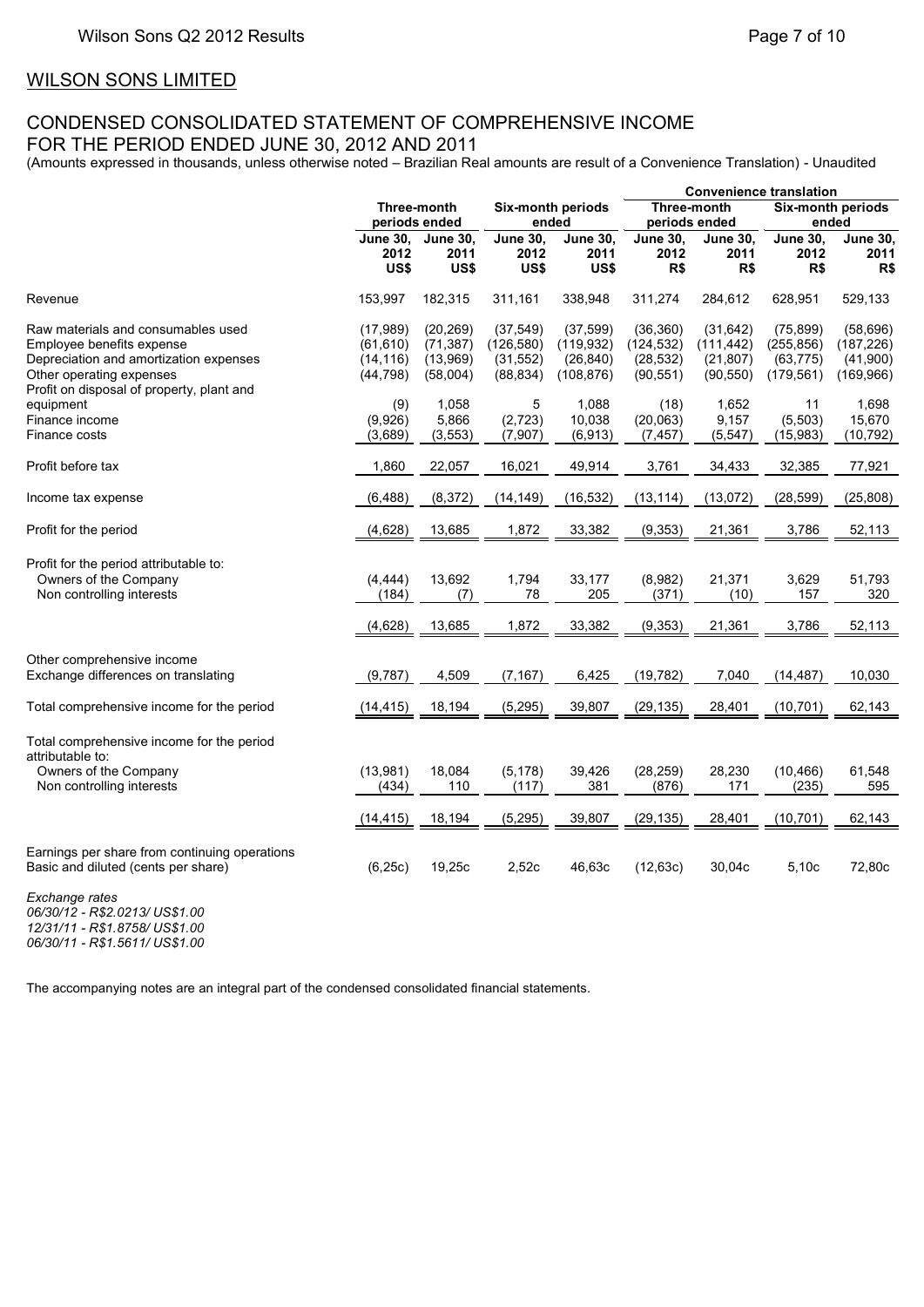## WILSON SONS LIMITED

## CONDENSED CONSOLIDATED STATEMENT OF

FINANCIAL POSITION AS AT JUNE 30, 2012 AND DECEMBER, 2011

(Amounts expressed in thousands, unless otherwise noted – Brazilian Real amounts are result of a Convenience Translation)

|                                                          |                     |                   |                     | <b>Convenience translation</b> |  |  |
|----------------------------------------------------------|---------------------|-------------------|---------------------|--------------------------------|--|--|
|                                                          | 2012<br>2011        |                   | 2012                | 2011                           |  |  |
|                                                          | US\$<br>(Unaudited) | US\$              | R\$<br>(Unaudited)  | R\$                            |  |  |
| <b>ASSETS</b>                                            |                     |                   |                     |                                |  |  |
|                                                          |                     |                   |                     |                                |  |  |
| <b>NON-CURRENT ASSETS</b>                                |                     |                   |                     |                                |  |  |
| Goodwill                                                 | 15,612              | 15,612            | 31,557              | 29,285                         |  |  |
| Other intangible assets<br>Property, plant and equipment | 30,303<br>763,688   | 28,546<br>725,859 | 61,251<br>1,543,642 | 53,547<br>1,361,566            |  |  |
| Deferred tax assets                                      | 30,751              | 28,525            | 62,157              | 53,507                         |  |  |
| Trade and other receivables                              | 25.728              | 28,240            | 52,004              | 52,972                         |  |  |
| Long term- investments                                   | 1,076               | 1,072             | 2,175               | 2,012                          |  |  |
| Other non-current assets                                 | 8,794               | 8,414             | 17,776              | 15,783                         |  |  |
| Total non-current assets                                 | 875,952             | 836,268           | 1,770,562           | 1,568,672                      |  |  |
| <b>CURRENT ASSETS</b>                                    |                     |                   |                     |                                |  |  |
| Inventories                                              | 15,005              | 21,142            | 30,330              | 39,657                         |  |  |
| Trade and other receivables                              | 147,146             | 135,517           | 297,426             | 254,203                        |  |  |
| Short-term investments                                   |                     | 24,500            |                     | 45,957                         |  |  |
| Cash and cash equivalents                                | 119,766             | 112,388           | 242,082             | 210,817                        |  |  |
| Total current assets                                     | 281,917             | 293,547           | 569,838             | 550,634                        |  |  |
| <b>TOTAL ASSETS</b>                                      | 1,157,869           | 1,129,815         | 2,340,400           | 2,119,306                      |  |  |
| <b>EQUITY AND LIABILITIES</b>                            |                     |                   |                     |                                |  |  |
| CAPITAL AND RESERVES                                     |                     |                   |                     |                                |  |  |
| Share capital                                            | 9,905               | 9,905             | 20,021              | 18,580                         |  |  |
| Capital reserves                                         | 94,324              | 94,324            | 190,658             | 176,932                        |  |  |
| Profit reserve                                           | 1,981               | 1,981             | 4,004               | 3,716                          |  |  |
| Contributed surplus                                      | 9,379               | 9,379             | 18,957              | 17,594                         |  |  |
| Retained earnings                                        | 334,340             | 350,616           | 675,802             | 657,685                        |  |  |
| <b>Translation reserve</b>                               | 2,171               | 9,143             | 4,389               | 17,150                         |  |  |
| Equity attributable to owners of the Company             | 452,100             | 475,348           | 913,831             | 891,657                        |  |  |
| Non-controlling interests                                | 2,030               | 2,147             | 4,103               | 4,028                          |  |  |
|                                                          |                     |                   |                     |                                |  |  |
| Total equity                                             | 454,130             | 477,495           | 917,934             | 895,685                        |  |  |
| <b>NON-CURRENT LIABILITIES</b>                           |                     |                   |                     |                                |  |  |
| Trade and other payables                                 | 2,518               | 2,471             | 5,090               | 4,635                          |  |  |
| Bank loans                                               | 481,351             | 451.381           | 972,954             | 846,700                        |  |  |
| Deferred tax liabilities                                 | 25,103              | 26,093            | 50,741              | 48,945                         |  |  |
| Provisions for tax, labor and civil risks                | 13,439              | 13,378            | 27,163              | 25,094                         |  |  |
| Obligations under finance leases                         | 3,030               | 3,278             | 6,125               | 6,149                          |  |  |
| Total non-current liabilities                            | 525,441             | 496,601           | 1,062,073           | 931,523                        |  |  |
| <b>CURRENT LIABILITIES</b>                               |                     |                   |                     |                                |  |  |
| Trade and other payables                                 | 133,616             | 115,788           | 270,078             | 217,196                        |  |  |
| <b>Current tax liabilities</b>                           | 3,124               | 3,472             | 6,314               | 6,512                          |  |  |
| Obligations under finance leases                         | 2,946               | 3,787             | 5,954               | 7,104                          |  |  |
| Bank overdrafts and loans                                | 38,612              | 32,672            | 78,047              | 61,286                         |  |  |
| <b>Total current liabilities</b>                         | 178,298             | 155,719           | 360,393             | 292,098                        |  |  |
| <b>Total liabilities</b>                                 | 703,739             | 652,320           | 1,422,466           | 1,223,621                      |  |  |
| TOTAL EQUITY AND LIABILITIES                             | 1,157,869           | 1,129,815         | 2,340,400           | 2,119,306                      |  |  |

*Exchange rates*

*06/30/12 – R\$2.0213/ US\$1.00 12/31/11 – R\$1.8758/ US\$1.00 06/30/11 – R\$1.5611/ US\$1.00*

The accompanying notes are an integral part of the condensed consolidated interim financial statements.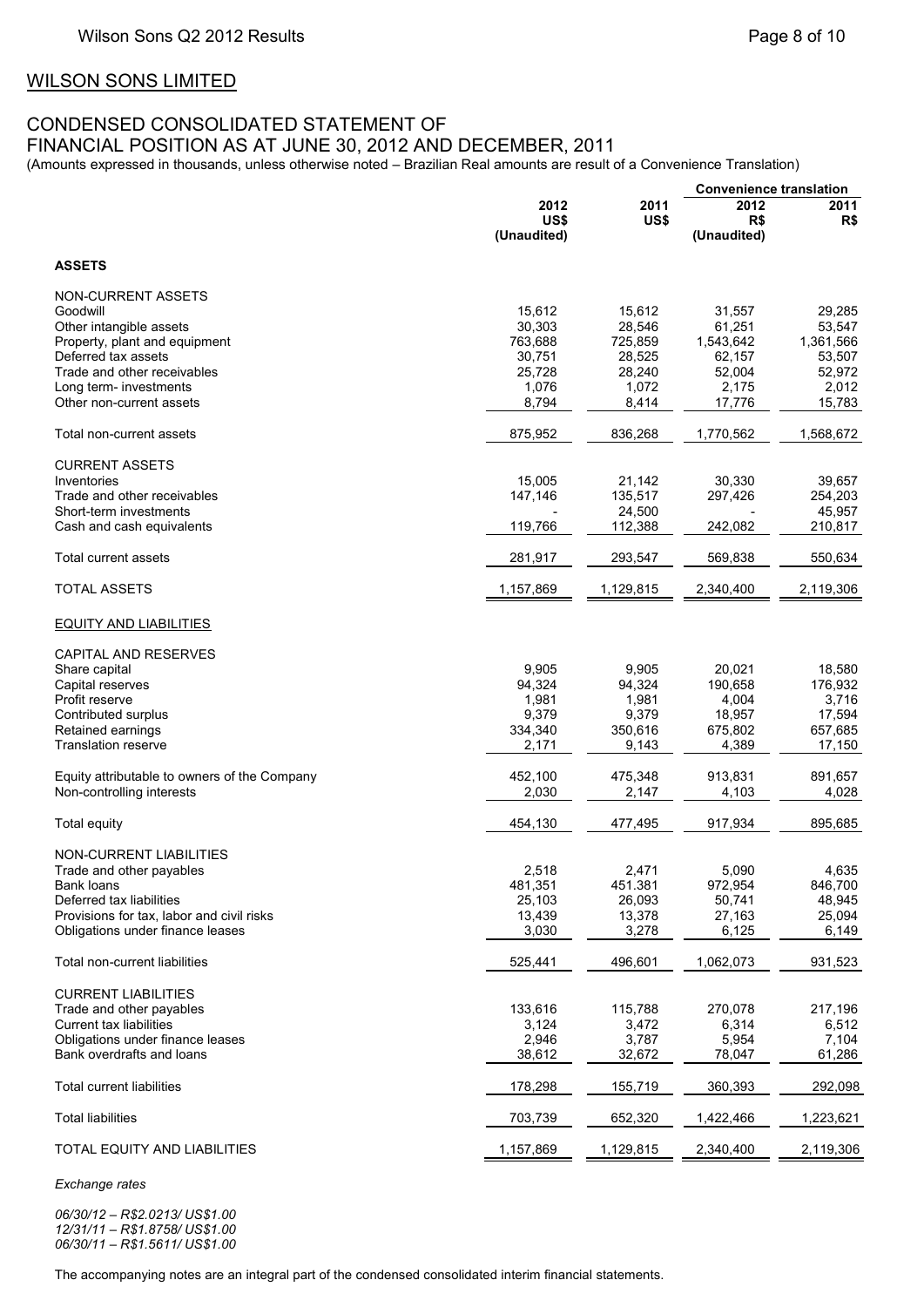## WILSON SONS LIMITED

## CONSOLIDATED STATEMENTS OF CASH FLOWS FOR THE QUARTER ENDED JUNE 30, 2012 AND 2011

(Amounts expressed in thousands, unless otherwise noted – Brazilian Real amounts are the result of a Convenience Translation) - Unaudited

|                                                                                                                                                                                                                                                                |                                            |                                                    |                                              | <b>Convenience translation</b>                     |
|----------------------------------------------------------------------------------------------------------------------------------------------------------------------------------------------------------------------------------------------------------------|--------------------------------------------|----------------------------------------------------|----------------------------------------------|----------------------------------------------------|
|                                                                                                                                                                                                                                                                | 2012<br>US\$                               | 2011<br>US\$                                       | 2012<br>R\$                                  | 2011<br>R\$                                        |
| NET CASH GENERATED BY OPERATING ACTIVITIES                                                                                                                                                                                                                     | 46,860                                     | 36,681                                             | 94,719                                       | 57,263                                             |
| CASH FLOW FROM INVESTING ACTIVITIES<br>Interest received<br>Proceeds on disposal of property, plant and equipment<br>Purchases of property, plant and equipment<br>Investment - short term and long term investment<br>Advance for future investment - Briclog | 5,443<br>(55)<br>(78, 779)<br>24,496       | 4,146<br>3,571<br>(103, 398)<br>11,478<br>(6, 406) | 11,002<br>(111)<br>(159, 236)<br>49,515      | 6,472<br>5,575<br>(161, 415)<br>17,918<br>(10,000) |
| Net cash used in investing activities                                                                                                                                                                                                                          | (48, 895)                                  | (90, 609)                                          | (98, 830)                                    | (141, 450)                                         |
| CASH FLOW FROM FINANCING ACTIVITIES<br>Dividends paid<br>Repayments of borrowings<br>Repayments of obligation under finance leases<br>New bank loans raised                                                                                                    | (18,070)<br>(14, 627)<br>(1,221)<br>49,618 | (18,070)<br>(13,069)<br>(3,950)<br>41,790          | (36, 525)<br>(29, 566)<br>(2,468)<br>100,293 | (28, 209)<br>(20, 403)<br>(6, 167)<br>65,238       |
| (Purchase) Sale of non-controlling interest in subsidiary                                                                                                                                                                                                      |                                            | 669                                                |                                              | 1,045                                              |
| Net cash generated by financing activities                                                                                                                                                                                                                     | 15,700                                     | 7,370                                              | 31,734                                       | 11,504                                             |
| NET INCREASE (DECREASE) IN CASH AND<br><b>CASH EQUIVALENTS</b>                                                                                                                                                                                                 | 13,665                                     | (46, 558)                                          | 27,623                                       | (72, 683)                                          |
| CASH AND CASH EQUIVALENTS AT BEGINNING<br>OF THE PERIOD                                                                                                                                                                                                        | 112,388                                    | 118,172                                            | 210,817                                      | 196,898                                            |
| Effect of foreign exchange rate changes                                                                                                                                                                                                                        | (6, 287)                                   | 4,793                                              | (12, 710)                                    | 7,483                                              |
| Translation adjustment to Real                                                                                                                                                                                                                                 |                                            |                                                    | 16,354                                       | (12, 419)                                          |
| CASH AND CASH EQUIVALENTS AT END OF THE<br><b>PERIOD</b>                                                                                                                                                                                                       | 119.766                                    | 76.407                                             | 242.084                                      | 119,279                                            |

*(\*) Exchange rates for convenience translation 06/30/12 – R\$2.0213/ US\$1.00 12/31/11 – R\$1.8758/ US\$1.00 06/30/11 – R\$1.5611/ US\$1.00*

The accompanying notes are an integral part of the condensed consolidated financial statements.